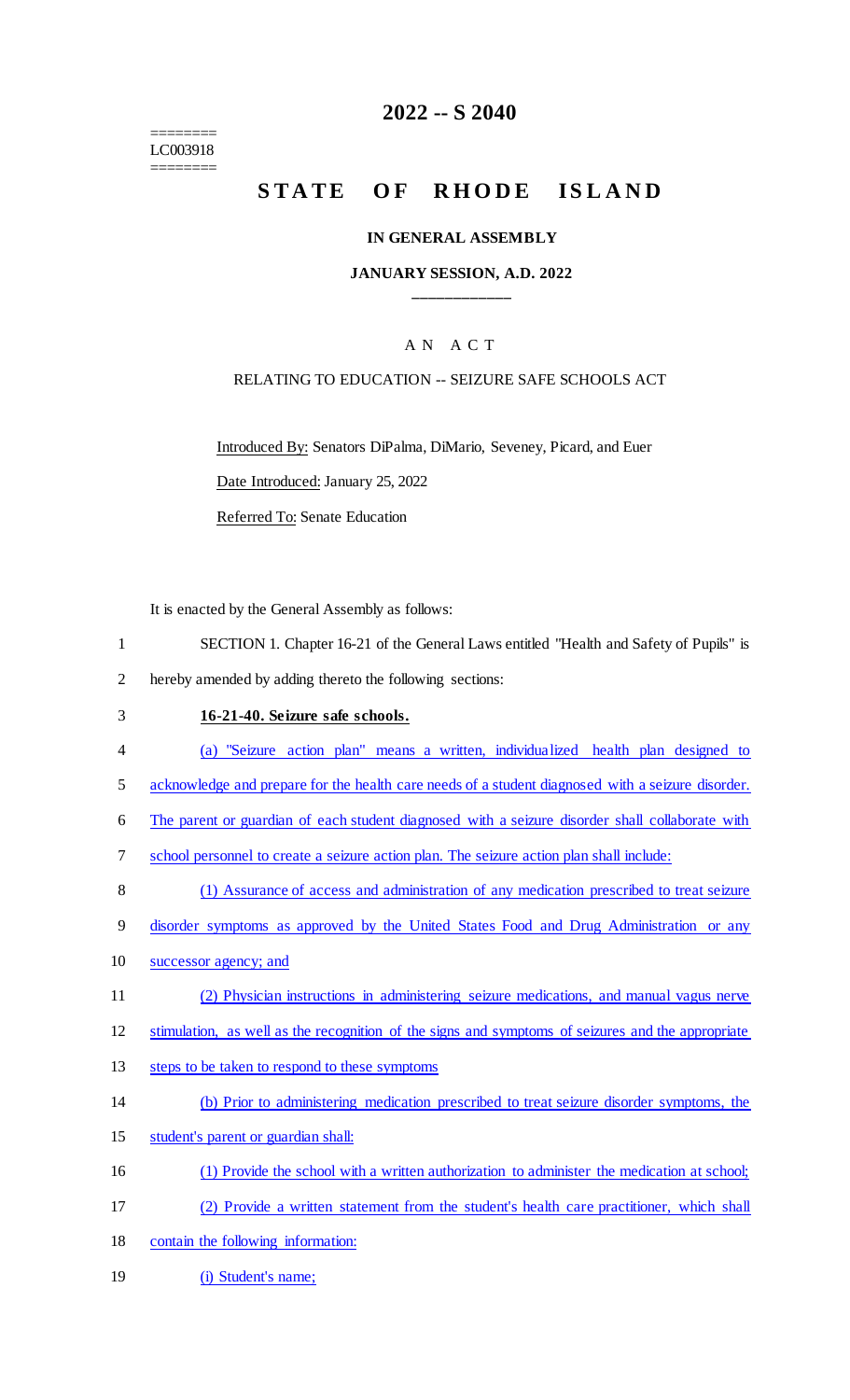| $\mathbf{1}$   | (ii) The name and purpose of the medication;                                                          |
|----------------|-------------------------------------------------------------------------------------------------------|
| $\overline{2}$ | (iii) The prescribed dosage;                                                                          |
| 3              | (iv) The route of administration;                                                                     |
| 4              | (v) The frequency that the medication may be administered; and                                        |
| 5              | (vi) The circumstances under which the medication may be administered; and                            |
| 6              | (3) Provide the prescribed medication to the school in its unopened, sealed package with              |
| 7              | the label affixed by the dispensing pharmacy intact. The department of elementary and secondary       |
| 8              | education shall promulgate administrative regulations establishing procedures for the development     |
| 9              | and content of seizure action plans.                                                                  |
| 10             | 16-21-41. Requirements for administration of seizure rescue medications in a school                   |
| 11             | setting.                                                                                              |
| 12             | (a) The department of elementary and secondary education and the department of health                 |
| 13             | shall incorporate into their policies, rules and regulations for administration of seizure rescue     |
| 14             | medications to provide for the health and safety of children who have been medically identified as    |
| 15             | having epilepsy/seizure disorder. The policies, rules and regulations shall include procedures        |
| 16             | whereby:                                                                                              |
| 17             | (1) A parent or legal guardian of any child may expressly authorize school employees or               |
| 18             | those employed on behalf of the school, for when there is no school nurse immediately available,      |
| 19             | to administer a United States Food and Drug Administration (FDA) approved seizure rescue              |
| 20             | medication on such child in case of an emergency, while at school or school sponsored activities;     |
| 21             | (2) The seizure rescue medication shall be kept in a secure, designated area, readily                 |
| 22             | available; and                                                                                        |
| 23             | (3) Seizure rescue medication administration training may be provided by a licensed                   |
| 24             | physician, physician assistant, advanced practiced registered nurse, or registered nurse; however,    |
| 25             | in no case shall school nurse teachers be required to provide training; and the school administration |
| 26             | shall allow staff to voluntarily assist with the emergency administration of a seizure rescue         |
| 27             | medication when authorized by a parent or legal guardian.                                             |
| 28             | (b) A school employee, including administrative staff, shall not be subject to penalty or             |
| 29             | disciplinary action for refusing to be trained in administration of a seizure rescue medication.      |
| 30             | (c) A parent or legal guardian shall provide a seizure action plan or physician's order,              |
| 31             | signed by the student's health care provider, that prescribes the care and assistance needed by the   |
| 32             | student including administration of seizure rescue medications.                                       |
| 33             | (d) The statements and seizure action plan required by this section shall be kept on file in          |
| 34             | the office of the school nurse and/or school administrator.                                           |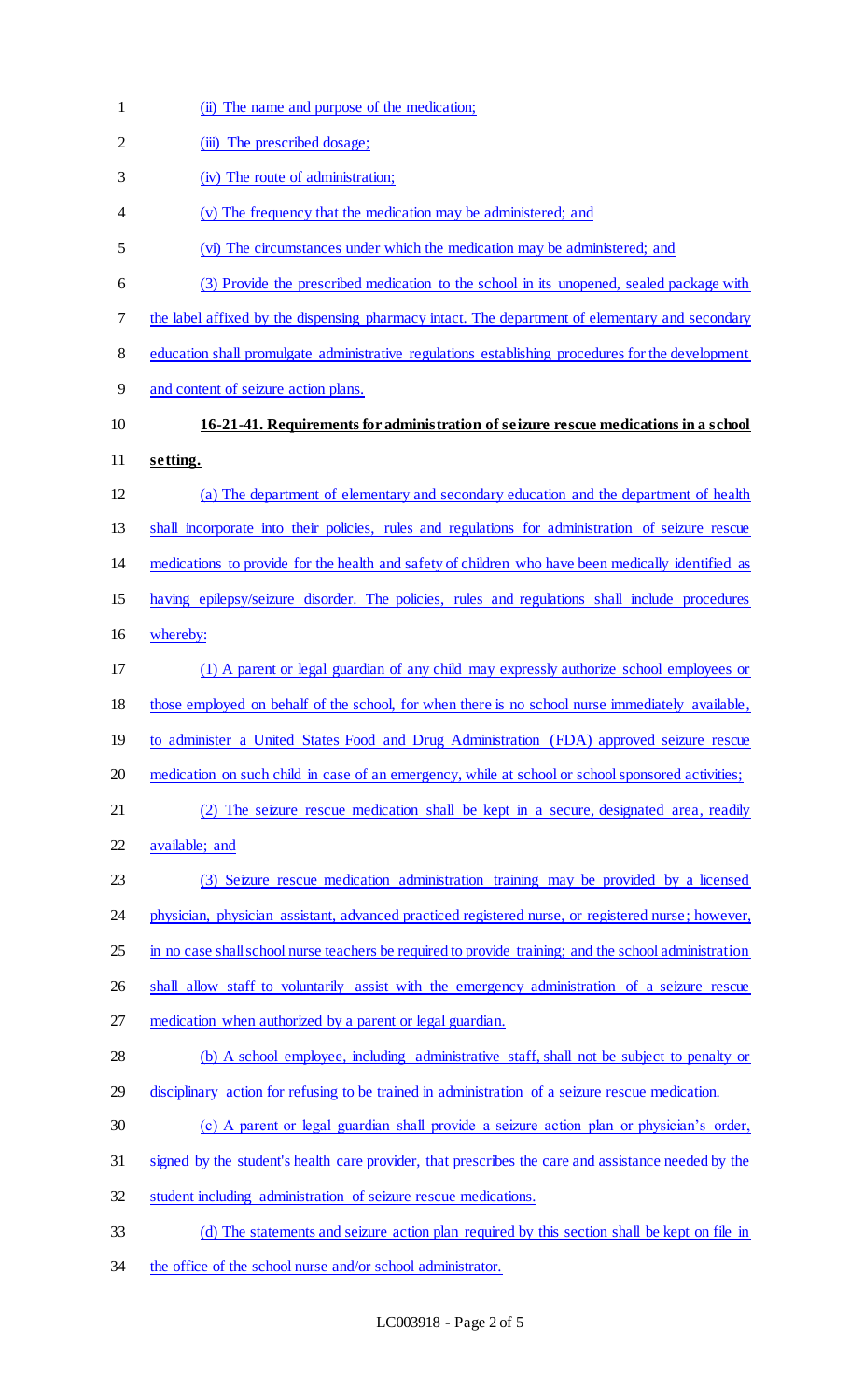(e) The seizure action plan required by this section shall be distributed to any school personnel or volunteers, identified in the seizure action plan, who is responsible for the supervision or care of the student with a seizure disorder. A student's parent/guardian shall distribute the authorized seizure action plan required by this section to any non-school personnel identified in the seizure action plan, who is responsible for the supervision or care of the student with a seizure disorder. (4) The presence of a registered nurse employed full-time by a school who assumes responsibility for the administration of seizure medications, and the administration oversight of vagus nerve stimulation, shall fulfill the requirements of this section. (5) Every public, private and parochial school or school district shall provide training to principals, guidance counselors, teachers, and other relevant school personnel with direct contact and supervision of children, including bus drivers and classroom aides, on the recognition of the signs and symptoms of seizures and the appropriate steps for seizure first aid. (6) Any training program or guideline adopted by any state agency for the training of school personnel in the health care needs of students diagnosed with a seizure disorder shall be fully consistent with training programs and guidelines developed by the Epilepsy Foundation of America 17 or any successor organization. Notwithstanding any state agency requirement or other law to the contrary, for the purposes of this training a local school district shall be permitted to use any 19 adequate and appropriate training program or guidelines for training of school personnel in the seizure disorder care tasks covered under this section. (f) The permission for the administration of any of the medications listed under this section shall be effective for the school year in which it is granted and shall be renewed each following school year upon fulfilling the requirements of this section. (g) The requirements of this section shall apply only to schools that have a student enrolled who has a seizure disorder or has a seizure medication prescribed to treat seizure disorder symptoms 26 approved by the FDA or any successor agency prescribed by the student's health care provider. (h) Every public, private and parochial school or school district shall provide an age-28 appropriate seizure education program to all students on seizures and seizure disorders. The seizure education program shall be consistent with guidelines published by the Epilepsy Foundation of America or any successor organization. The department of elementary and secondary education shall promulgate administrative regulations for the development and implementation of the seizure education program. (i) A school district, school district employee, or agent acting in good faith and in substantial compliance with the student's individual health plan, including a seizure action plan,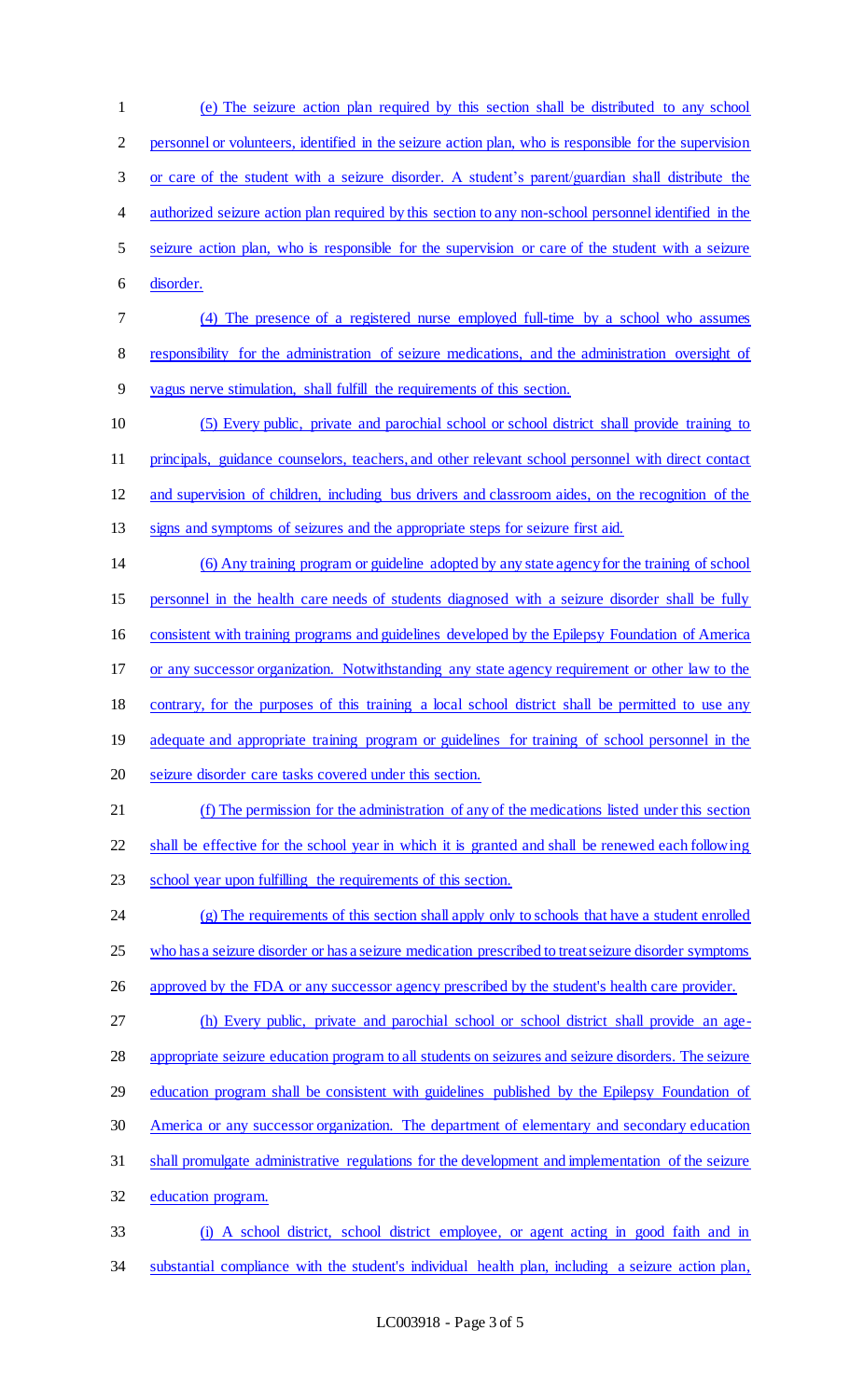- 1 and the instructions of the student's licensed health care professional, that provides assistance or
- 2 services under this section shall not be liable for civil damages in his or her individual, marital,
- 3 governmental, corporate, or other capacities as a result of the services provided under this section
- 4 to students with epilepsy or seizure disorders.
- 5 SECTION 2. This act shall take effect upon passage.

======== LC003918 ========